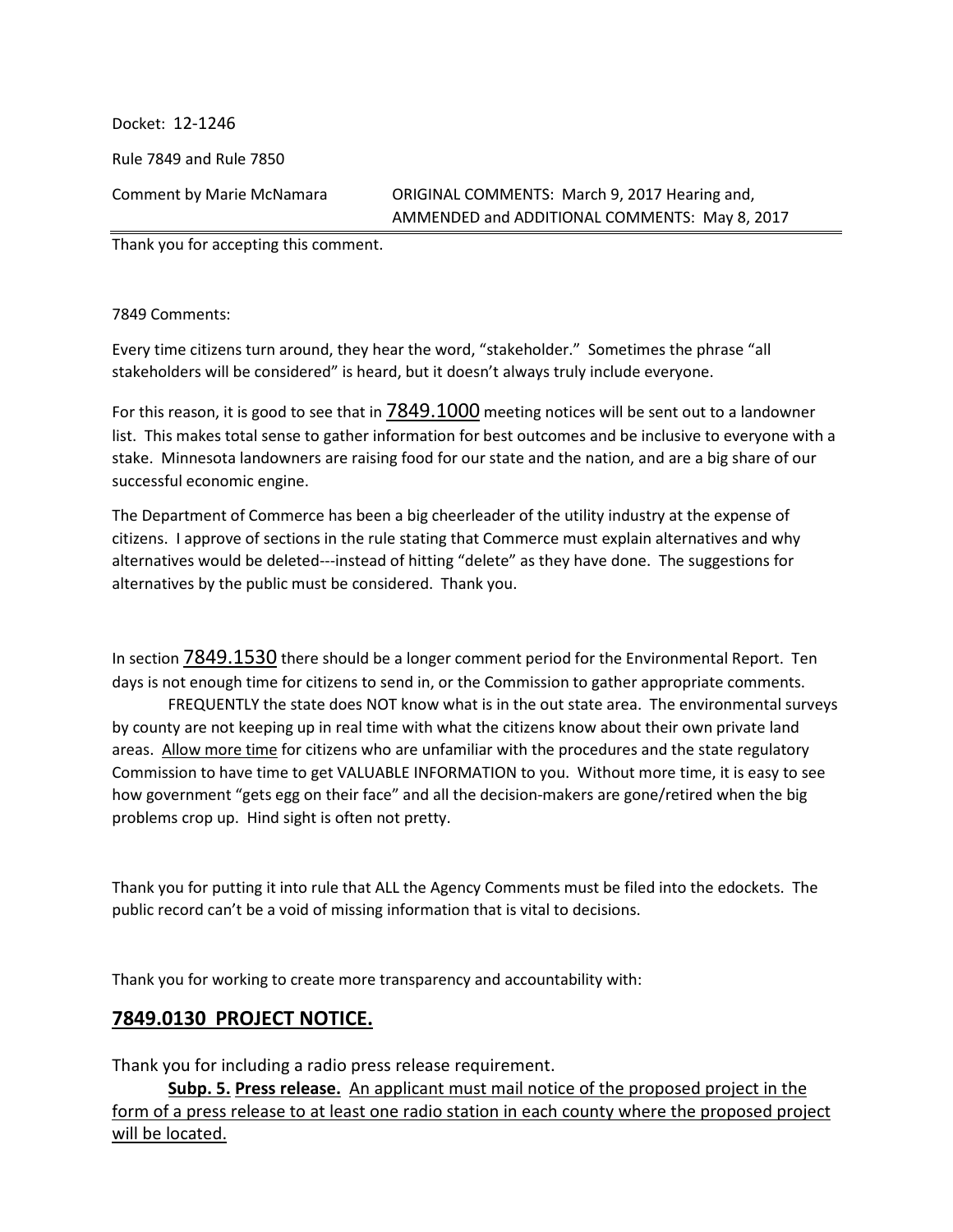#### **I ask that the first public meeting must also be part of the announcement.**

In Subp. 5. Also list.

#### **G. The first public meeting date and time for the proposed project.**

F. will provide for information on all other public meetings.

This entire section with radio notice is extremely important to assist landowners who are in the barn working, or in the fields particularly during spring and fall.

#### **7849.0210 FILING FEES AND PAYMENT SCHEDULE.**

Re-number Subp. 3 to be Subp. 4.

Put in a new **Subp. 3.** Documentation of payment must be placed on the docket.

The re-numbered subp. 4 can say:

**Subp. 4. The commission shall not issue its decision on the application until the outstanding set fee payments and additional billings are accepted, and documentation is filed on edockets under subparts 1, 2, and 3. 7849.0130 PROJECT NOTICE.** 

On page 30, 31: VERY IMPORTANT!!

#### **7849.0320 GENERATING FACILITIES.**

The applicant shall must provide the following information for each alternative that would involve construction of an LEGF:

IH. the potential sources and types of audible noise and inaudible infrasound attributable to operation of the facility;

#### **It is IMPORTANT to recognize that various LEGF are sources of different types of noise that impacts human health.**

Other states are revising their noise standards for LWECS which are Large Electrical Generating Facilities. Vermont Public Service Board THIS March, 2017 is revising standards to require night time noise standard of 35 dbA and day time noise standard of 42 dbA for LWECS.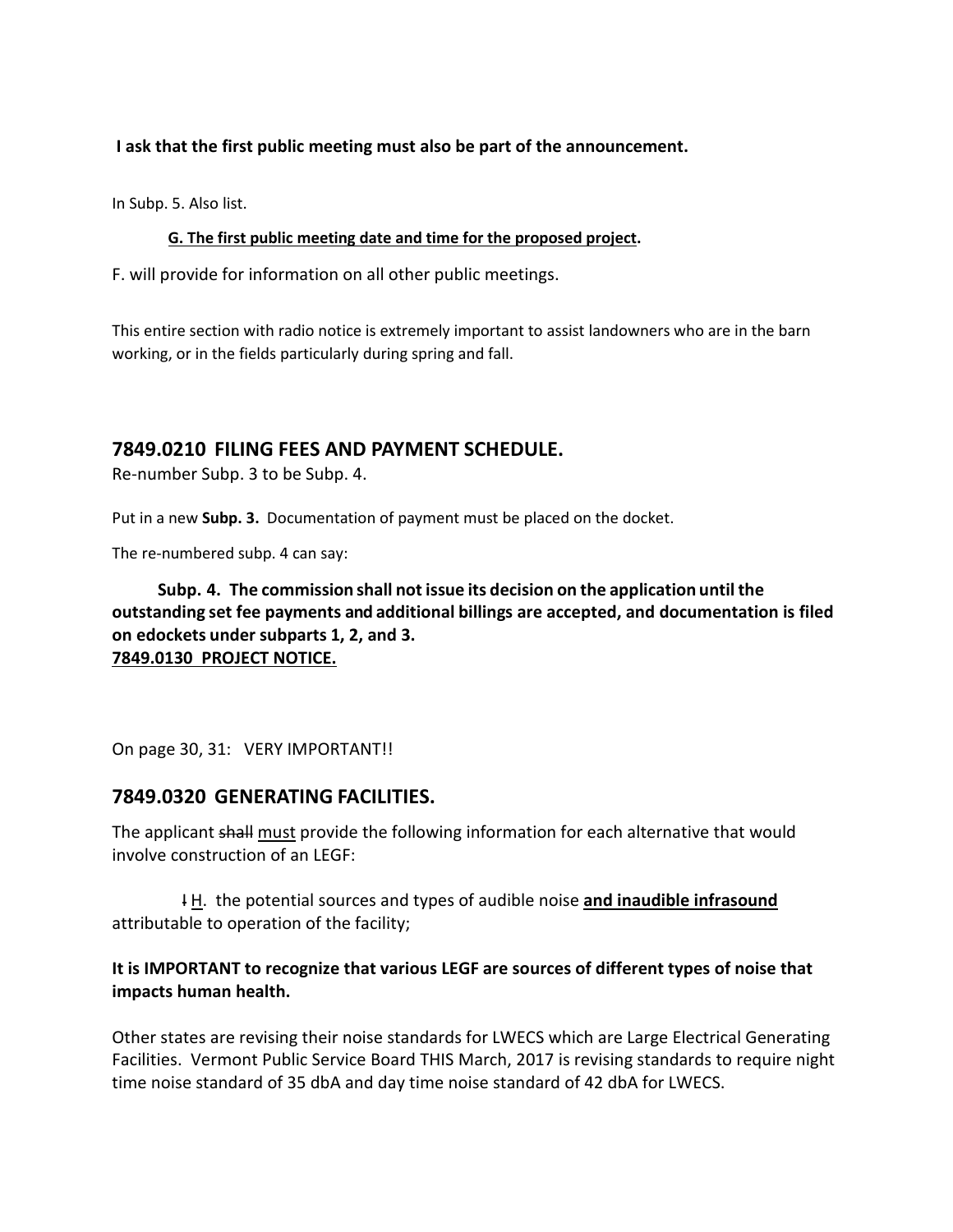# MN needs to change our insufficient standard for LWECS to protect human health. This will require rulemaking sessions for updating Rule 7854.

In this section, to be consistent with other notices to the public ADD RADIO ANNOUNCEMENTS FOR THE PUBLIC HEARING ON THE ENVIRONMENTAL REPORT with SUBP. 5:

### **7849.1550 PUBLIC HEARING.**

 Subpart 1. **Public hearing.** After the department files the environmental report, the commission must hold a public hearing designed to encourage members of the public to express their views and comment on the application, as required under Minnesota Statutes, section 216B.243, subdivision 4.

 Subp. 2. **Public hearing notice.** Notice of the hearing must be coordinated with the administrative law judge. The notice must include the time, date, and location of each hearing.

 Subp. 3. **Notice recipients.** The notice must be sent to the project contact list, the public agency contact list, the landowner list, and the local and tribal government contact list.

 Subp. 3 4. **Newspaper notice.** The applicant must publish notice of the public hearing in a legal newspaper of general circulation in the county in which the public hearing is to be held. The notice must be published at least 10 days before the date of the public hearing. The applicant must file a copy of the affidavit of publication with the commission within five days of receiving the affidavit.

#### **Subp. 5. Radio notice. The applicant must mail notice of the public hearing on the environmental report in the form of a press release to at least one radio station in each county where the proposed project will be located.**

7850 Comments:

In 7850.1000 Definitions.

Please consistently apply 116D.04 into all language regarding Environmental assessment. It seems to be missing or not stated that this applies to all parts regarding environmental assessment.

Thank you for all the parts that improve notification of landowners, adds notifications of alternatives or changes considered, and allows further comment or notice for a contested case.

Requiring people to be under oath at a contested case should always be done.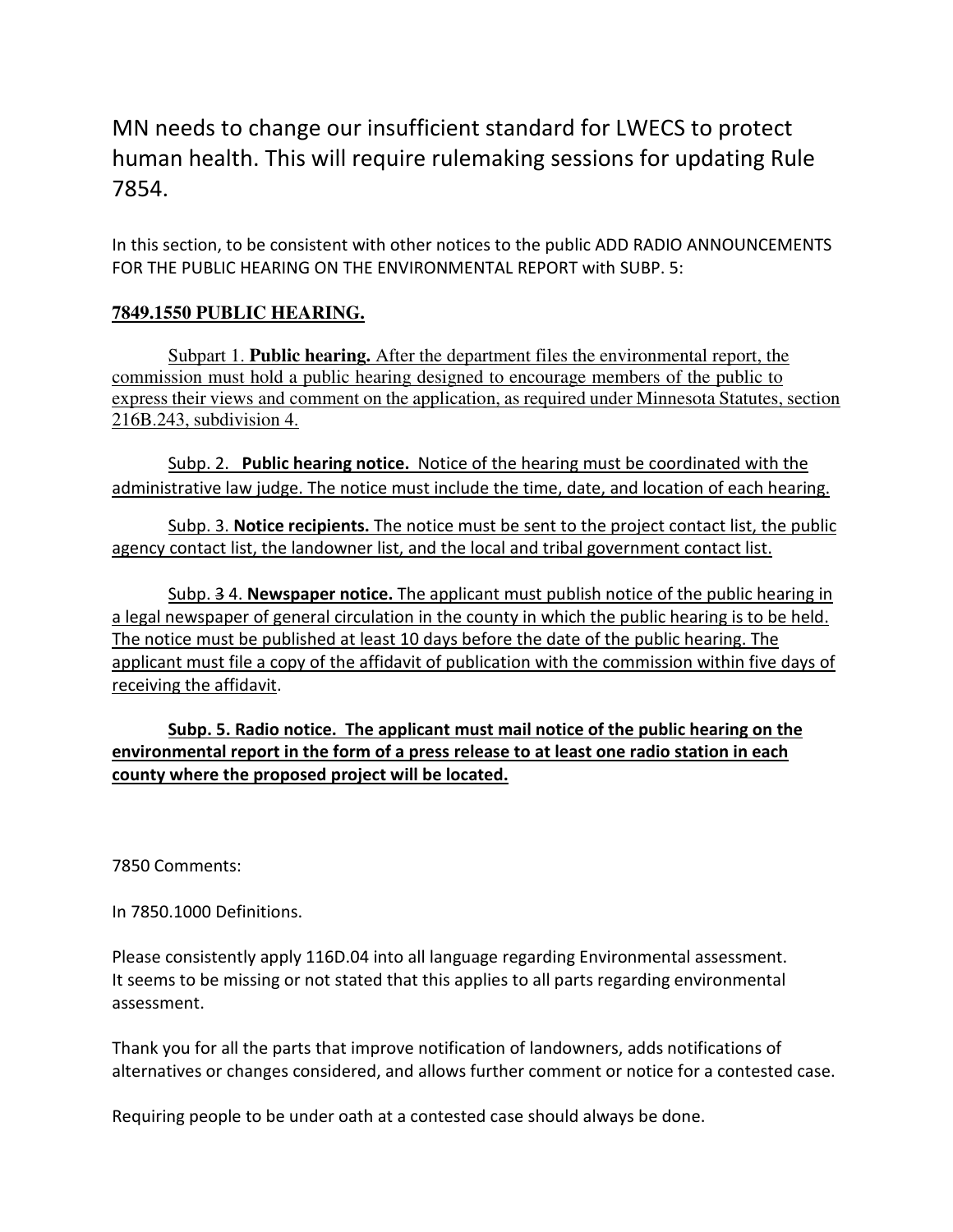To add accountability, under:

#### **7850.1800 PERMIT FEES.**

Add:

#### **Subp. 5. Payment documentation must be added to the docket.**

#### **7850.2570 PUBLIC HEARING.**

And any other notice of public hearings, please add subparts to require radio notice in county or counties of the proposed project, particularly for the first public hearing of any part of the process. Providing contact information for the Commission staff to allow the public to gather more information is also appreciated and necessary.

Make public hearings absolutely a REQUIREMENT in the process, with required records and filing of comments by the public put onto the edockets.

### ADDITIONAL COMMENTS:

==================================================================

**7849.0300.** Currently states: "The applicant shall present a discussion of anticipated consequences to its system, neighboring systems, and the power pool…"

The Department of Commerce comments on a text change to delete "power pool" and refer to "Regional Transmission Organization" (RTO). I strongly urge the Commission to reflect on wording that will not give up authority towards appropriate considerations for Minnesotans. When wording is included that directs consideration of the RTO, it gives pause to whether this is more than a "big picture" view, or rather giving weight to regional desires that will negatively impact Minnesotans.

The Minnesota Public Utilities Mission states on the PUC website:

"The PUC's mission is to create and maintain a regulatory environment that ensures safe, reliable and efficient utility services at fair and reasonable rates. Minnesota Statutes 216A - 216B - 216E - 216F - 216G - 216-217 - 237 ."

Regardless of Federal wants, there may be no need to give up state authority to ensure safe, reliable and efficient utility services at fair and reasonable rates for Minnesotans.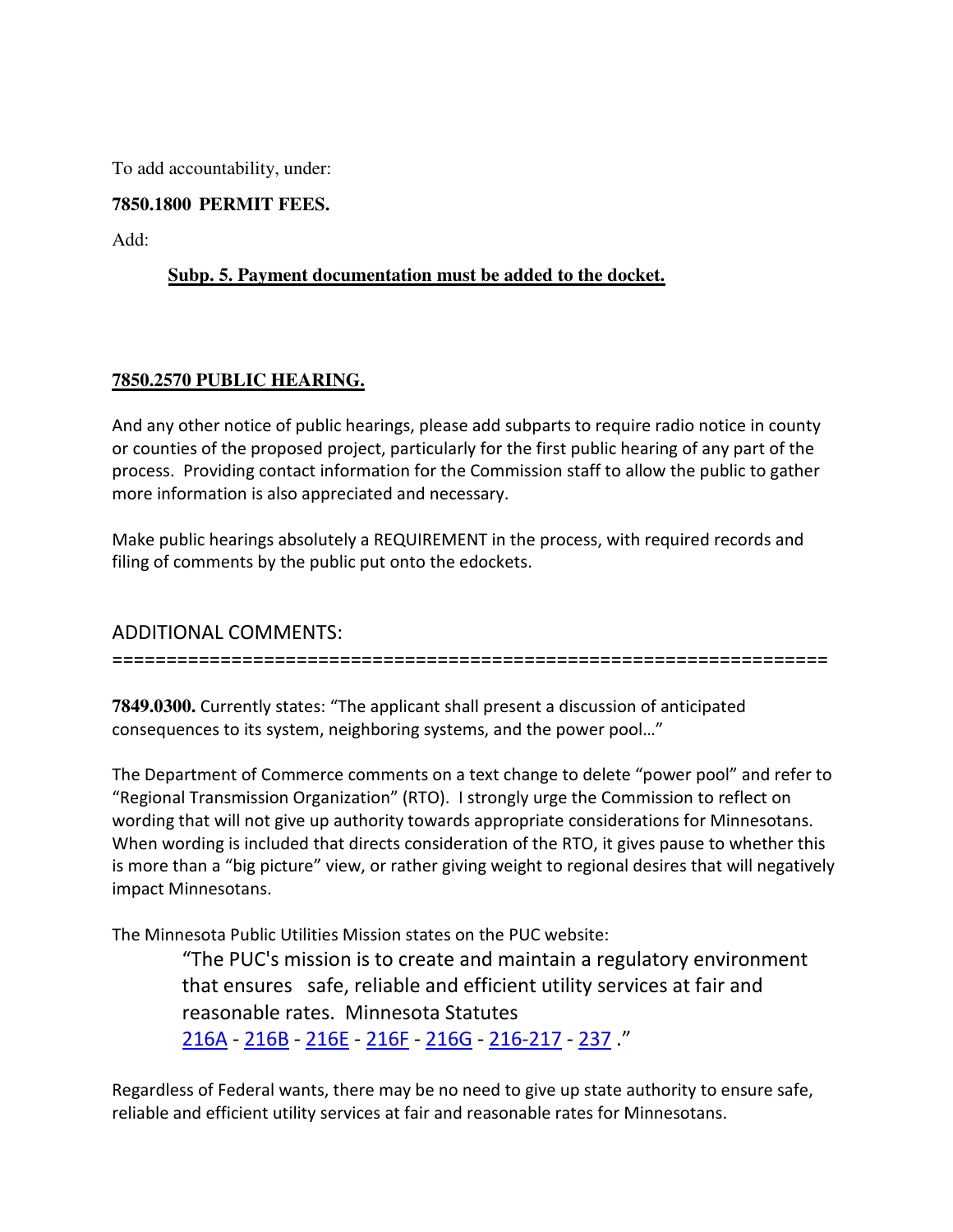I am trusting that the MINNESOTA Public Utilities Commission is standing firmly for the PEOPLE of Minnesota in establishing these rules.

REEMPHASIZING that **7849.0320 GENERATING FACILITIES.** Have wording added that includes both audible and inaudible noise.

## *"Just because you can't taste the poison, doesn't mean it won't kill you."*

--family members and neighbors reviewing this section.

Enough associative impacts are established with Generating Facilities that we must do better in assessing real impacts. Bad behavior has been exhibited by particularly the wind industry and they have no accountability for misleading or wrong information! Make this section more complete because:

The Minnesota Pollution Control Agency (MPCA) has made comment before the MPUC stating that **current noise standards are NOT applicable to Wind turbines.** 

Last, and very importantly, in section **7850.4400 Subp. 4 (b) (2)** highlighted below:

Subp. 4. **Prime farmland exclusion.** Use of prime farmland is subject to the following restrictions.

 A. Except as set forth in B below, Nno large electric power generating plant site may be permitted where the developed portion of the plant site, excluding water storage reservoirs and cooling ponds, includes more than 0.5 acres of prime farmland per megawatt of net generating capacity, or where makeup water storage reservoir or cooling pond facilities include more than 0.5 acres of prime farmland per megawatt of net generating capacity, unless there is no feasible and prudent alternative. Economic considerations alone do not justify the use of more prime farmland. "Prime farmland" means those soils that meet the specifications of Code of Federal Regulations 1980, title 7, section 657.5, paragraph (a). These provisions do not apply to areas located within home rule charter or statutory cities; areas located within two miles of home rule charter or statutory cities of the first, second, and third class; or areas designated for orderly annexation under Minnesota Statutes, section 414.0325.

**B.** A solar-powered LEPGP is prohibited on prime farmland unless:

 (1) the commission approves a farmland mitigation plan developed in consultation with the Minnesota department of agriculture; and

 (2) at the time of the application, there is no local zoning ordinance prohibiting the construction of a solar-powered LEPGP on prime farmland.